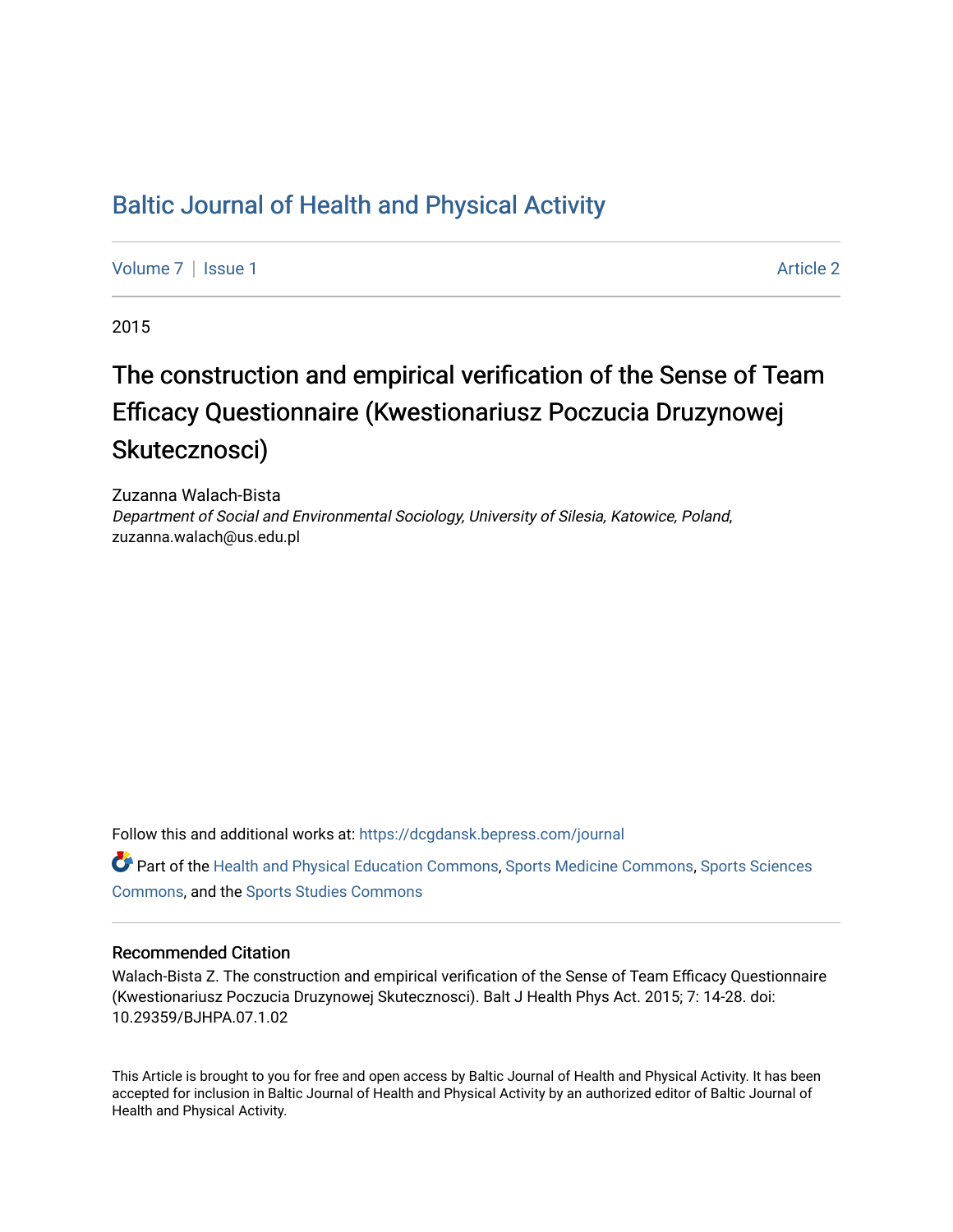## **ORIGINAL**

# **The construction and empirical verification of the Sense of Team Efficacy Questionnaire**

**Authors' Contribution:**

- **A** Study Design
- **B** Data Collection
- **C** Statistical Analysis
- **D** Data Interpretation
- **E** Manuscript Preparation
- **F** Literature Search **G** Funds Collection

# **(Kwestionariusz Poczucia Druzynowej Skutecznosci)**

#### **Zuzanna Walach-Bista**

Department of Social and Environmental Sociology, University of Silesia, Katowice, Poland

| abstract                 |                                                                                                                                                                                                                                                                                                                                                                                                                                                                                                                                                                                                                                                             |
|--------------------------|-------------------------------------------------------------------------------------------------------------------------------------------------------------------------------------------------------------------------------------------------------------------------------------------------------------------------------------------------------------------------------------------------------------------------------------------------------------------------------------------------------------------------------------------------------------------------------------------------------------------------------------------------------------|
| <b>Background:</b>       | This article presents the procedure of the elaboration and verification of the first Polish<br>Sense of Team Efficacy Questionnaire (Kwestionariusz Poczucia Druzynowej Skutecznosci<br>- KPDS).                                                                                                                                                                                                                                                                                                                                                                                                                                                            |
| <b>Material/Methods:</b> | Two research stages involved a total of 373 professional athletes. Based on the collected<br>data, the internal structure and psychometric properties of the instrument were establi-<br>shed.                                                                                                                                                                                                                                                                                                                                                                                                                                                              |
| <b>Results:</b>          | As a result of the conducted statistical analyses, a questionnaire was obtained. Analyses<br>confirmed the stability of the internal structure of the questionnaire. The instrument also<br>obtained satisfactory coefficients of reliability (using Cronbach's alpha internal reliability<br>coefficient) and construct validity. In order to establish the convergent and discriminant<br>validity of the KPDS, the analysis of the multitrait-multimethod matrix was applied, using<br>the Group Environment Questionnaire (GEQ). Predictive validity was established using the<br>result obtained in a match played directly after the conducted study. |
| <b>Conclusions:</b>      | The obtained results confirmed the relevance of creating the KPDS. The questionnaire was<br>made up of 21 items representing 4 subscales: fitness, preparation, effort and endurance.<br>Calculation of a general score for the KPDS also proved to be possible.                                                                                                                                                                                                                                                                                                                                                                                            |
| Kev words:               | collective efficacy, measurement, sport psychology.                                                                                                                                                                                                                                                                                                                                                                                                                                                                                                                                                                                                         |

#### **article details Article statistics: Word count:** 5743; **Tables:** 4; **Figures:** 0; **References:** 31 **Received:** June 2014; **Accepted:** January 2015; **Published:** March 2015 **Full-text PDF:** http://www.balticsportscience.com **Copyright** Gdansk University of Physical Education and Sport **Indexation:** Celdes, CNKI Scholar (China National Knowledge Infrastructure), CNPIEC, De Gruyter – IBR (International Bibliography of Reviews of Scholarly Literature in the Humanities and Social Sciences), De Gruyter – IBZ (International Bibliography of Periodical Literature in the Humanities and Social Sciences), DOAJ, EBSCO – Central & Eastern European Academic Source, EBSCO – SPORTDiscus, EBSCO Discovery Service, Google Scholar, Index Copernicus, J-Gate, Naviga (Softweco, Primo Central (ExLibris), ProQuest – Family Health, ProQuest – Health & Medical Complete, ProQuest – Illustrata: Health Sciences, ProQuest – Nursing & Allied Health Source, Summon (Serials Solutions/ProQuest, TDOne (TDNet), Ulrich's Periodicals Directory/ulrichsweb, WorldCat (OCLC) **Funding:** Author's own sources. No external funding was received. **Conflict of interests:** Author has declared that no competing interest exists. **Corresponding author:** Zuzanna Walach-Bista, Dep. of Social and Environmental Sociology, University of Silesia, Grazynskiego 53 St. 40- Katowice, Poland; phone: +48 502297140; e-mail: zuzanna.walach@us.edu.pl **Open Access License:** This is an open access article distributed under the terms of the Creative Commons Attribution-Non-commercial 4.0 International (http://creativecommons.org/licenses/by-nc/4.0/), which permits use, distribution, and reproduction in any medium, provided the original work is properly cited, the use is non-commercial and is otherwise in compliance with the license.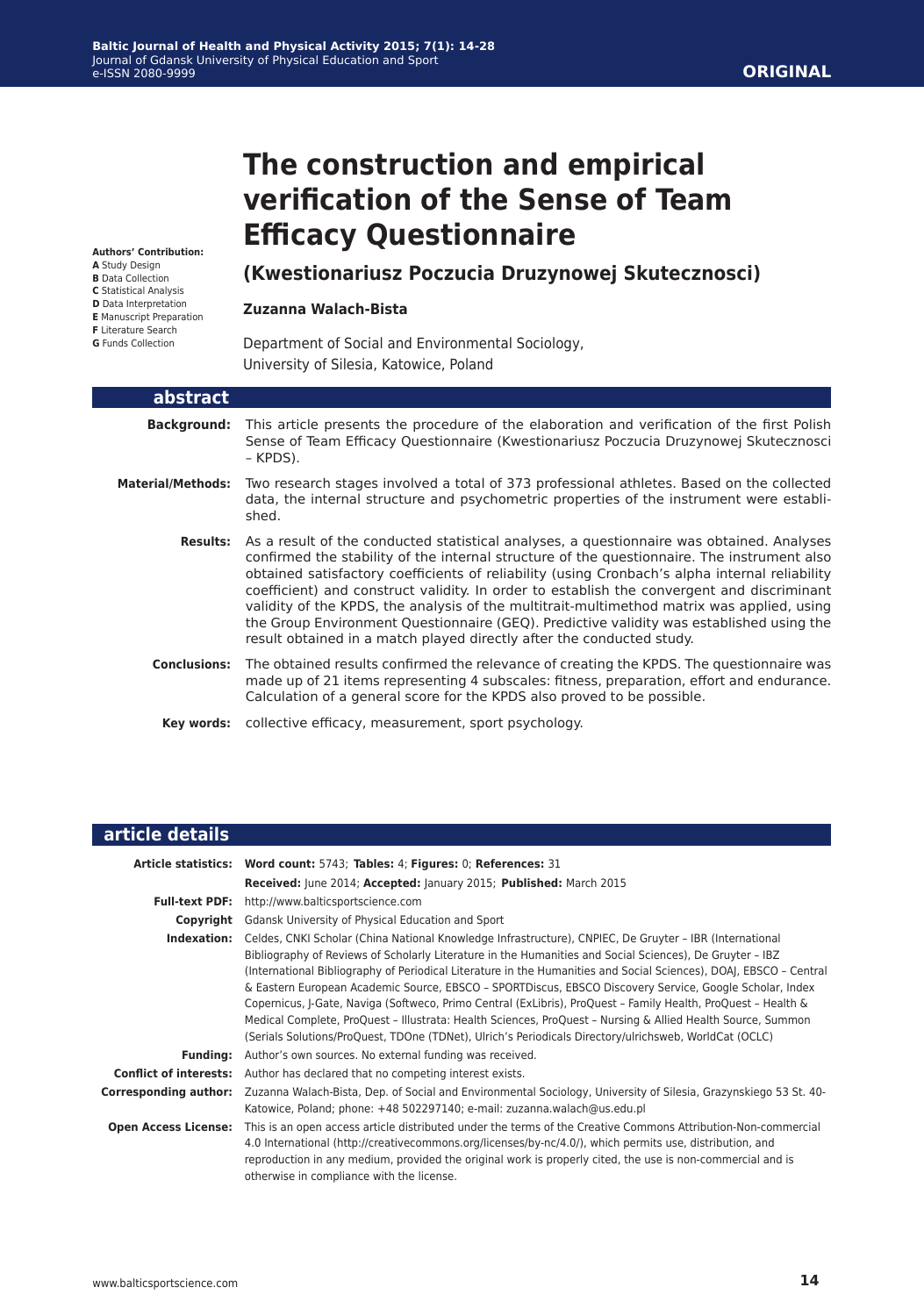# **introduction**

The notion of self-efficacy occupies a central position in Bandura's theory of social learning. Bandura [1] defined it as an individual's conviction that he or she would be able to behave in a way necessary to reach the planned goals. Specifically, the sense of self-efficacy is the individual's belief in him or herself, his or her potential and capabilities substantial for the desired and efficacious realization of a given task, regardless of the circum stances he or she is in [2]. The strength of the conviction of self-efficacy determines whether an individual even decides to take action. Consequently, it influences the choice of tasks by the individual, but also the amount of effort invested in performance of the task and the endurance in the face of the emerging obstacles [2].

Nevertheless, humans don't live in isolation. Many activities require taking autonomous action, but at the same time, individuals are also members of many groups or teams. That is why, in many situations people have to cooperate with one another in order to attain the things that they are not able to achieve by themselves. Therefore, an individual appraises not only his or her own potential, but also forms certain convictions concerning the efficacy of the whole group to which he or she belongs. Thus, Bandura extended his concept to the notion of the sense of collective efficacy (in sports often referred to as team efficacy).

Collective efficacy is a "group's shared belief in its conjoint capability to organize and execute the courses of action required to produce given levels of attainment" [2, p. 477].

Collective efficacy is not a simple sum of its members' self-efficacies [3]. What is particularly important here is the interaction and coordination of group members. That is why it is considered that the essence of the sense of collective efficacy was most fully formulated in the definition by Zaccaro et al. [4]. They described it as "a sense of collective competence shared among individuals when allocating, coordinating, and integrating their resources in a successful concerted response to specific situational demands" (p. 309).

The consequences of the sense of collective efficacy are similar to the consequences resulting from the sense of self-efficacy, but they extend to the level of the whole group. The higher the sense of collective efficacy, the greater the motivation of the whole team. At the same time, the endurance of the team in the face of approaching defeats rises, and that translates into a higher level of achieved results [2]. A meta-analysis of studies unquestionably demonstrated that a higher sense of collective efficacy leads to higher results achieved by the whole team [5]. It influences whether teams initiate action, and also the period of time in which the group effort will be sustained [6]. The results of the studies conducted on sports teams showed that the groups which are positive that they will achieve success put in more effort and display more endurance in the face of challenges and defeats than the teams who are not so certain [7, 8]. Moreover, the groups exhibiting this conviction put more effort in pursuing a goal than the units with equivalent skills but a low sense of team efficacy [9] and they are less prone to social loafing [10]. The sense of team efficacy also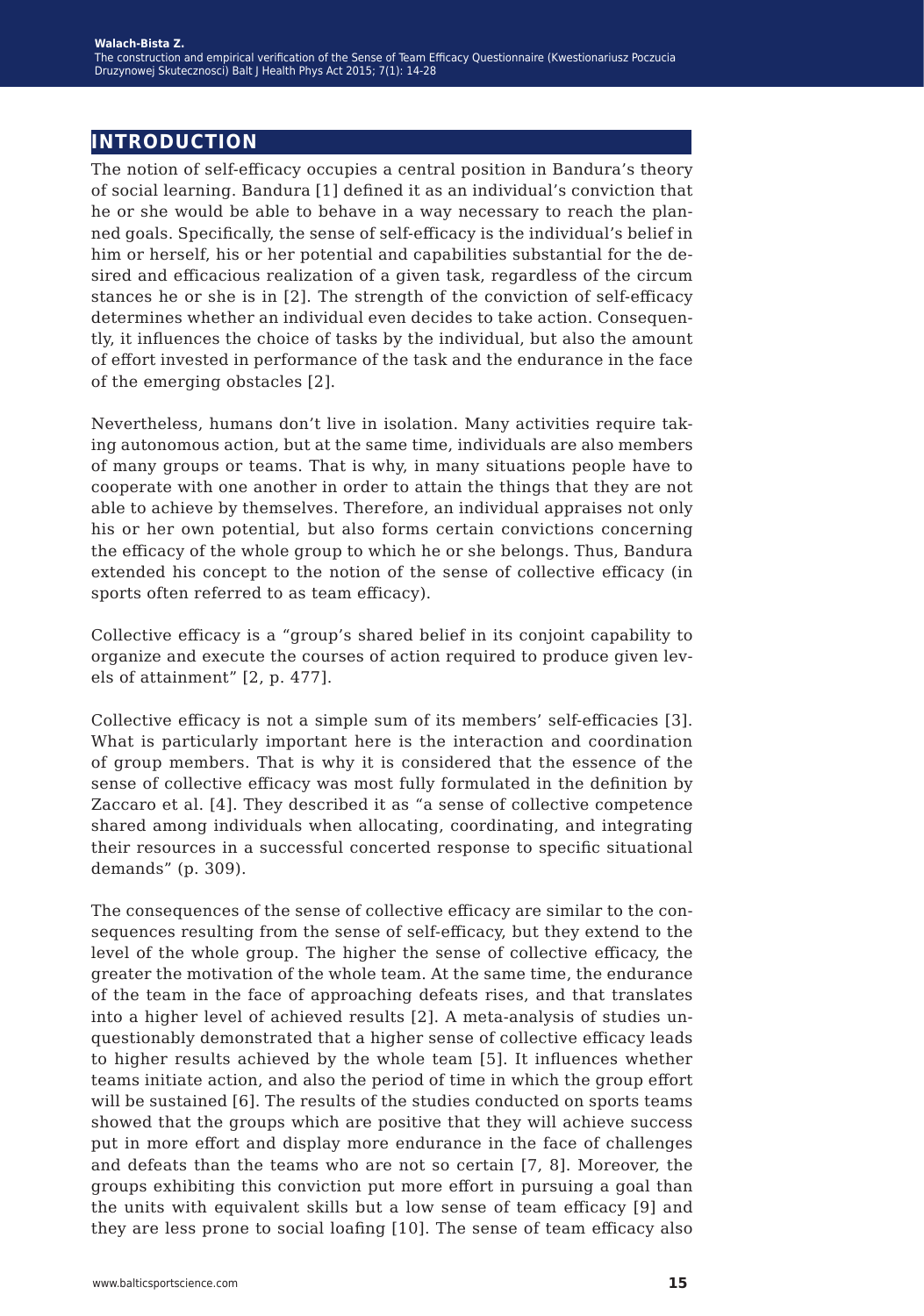influences the goals selected for the whole team by the individual members [11]. As a result, a sense of team efficacy is an important predictor of team performance [12, 13] and players' satisfaction [14].

In accordance with Bandura's [2] approach, the development of the concept of the sense of team efficacy in sport is possible if appropriate instruments are employed in research. Therefore, Bandura compiled a guide for constructing self and collective efficacy scales [3]. Unfortunately, as for the present, no questionnaire measuring the sense of team efficacy in sports has been developed in Poland. For that reason, as an answer to the growing need for conducting research concerning the dynamics of sports teams and their functioning in Polish realities, a decision was made to create a questionnaire instrument to measure that variable. It is designed to be closely adapted to the conditions and realities of sports, universal enough, however, so that it may be applied among athletes practicing different team sports. The inspiration for the creation of the Sense of Team Efficacy Questionnaire (Kwestionariusz Poczucia Druzynowej Skutecznosci – KPDS) was the Collec-tive Efficacy Questionnaire for Sports by Short, Sullivan and Feltz [15]. The KPDS is an instrument that can be used to study Polish athletes practicing team sports. This article presents the process of developing the Sense of Team Efficacy Questionnaire along with the results of its psychometric elaboration.

## STUDY<sub>1</sub>

The aim of the first study was to prepare the first, preliminary version of the questionnaire measuring the sense of team efficacy in sports. As a result of the conducted analyses, an initial pool of questionnaire items was created. Subsequently, male and female team sports athletes were tested using these items. The conducted statistical analyses were to provide information concerning the psychometric properties of the preliminary version of the questionnaire measuring the sense of team efficacy. Thus, the aim of the study was to determine the internal structure of the newly prepared questionnaire and its content validity as well as to establish the reliability of both the subscales that were isolated and the entire instrument.

# **material and methods**

#### **Study group**

The study concerning the preliminary version of the questionnaire measuring team efficacy was conducted on a group of 200 professional team sports athletes who were members of Silesian sports clubs. Men constituted 66% of the study group. All the respondents took part in league competitions: the majority were players of the 2nd league (42.9%), but there were also premier league (9.1%), 1st (20.7%) and 3rd (27.3%) league players. More than half of the participants (58.5%) were football players, and women constituted almost 22% of that group. 22% of the respondents were women playing volleyball at the level of the 2nd and the 3rd league. The study group also encompassed basketball (5%), futsal (5.5%) and handball (9%) players. In total, 13 sports teams were studied. The age of the participants ranged from 15 to 38 years ( $M = 20.98$ ; SD = 5.71). On average, the respondents had been training the chosen sport for more than 10 years, but the study group also encompassed persons who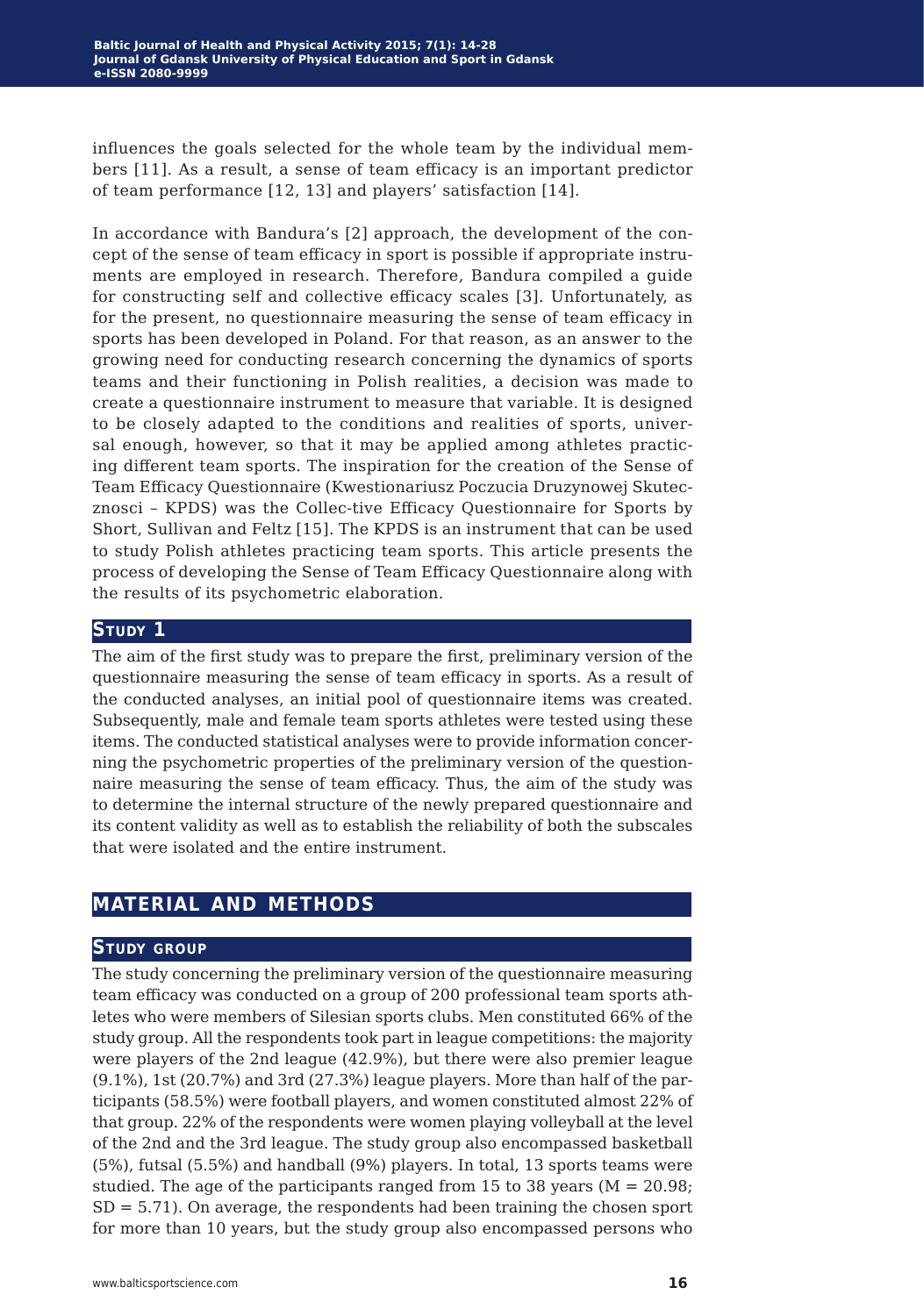had been training for one year and those who had been training for over 30 years ( $M = 10.5$ ; SD = 5.93). Generally, the athletes had been members of their current teams for 2 years ( $M = 2.92$ ; SD = 2.77; min = 0.2; max = 18).

### **Procedure**

The study was conducted in the duration of the 2013/2014 regular season. The collection of data was commenced in October 2013, when all the teams had played at least two games in the regular season. After a prior telephone contact with the coaches of the teams, the researcher came to the practice in person, and, depending on the determinations, the study was conducted before or after finishing the practice. The respondents received the Sense of Team Efficacy Questionnaire (KPDS-41) and a demographics sheet containing questions concerning the trained sport, age, the duration (in years) of practicing the trained sport and the duration (in years) of being a member of the current team. All the questionnaires were collected by the researcher personally, so as to retain full anonymity of the participants, and also in order to give the athletes the certainty that the coaching staff would not access the answers given by them.

## **The Sense of Team Efficacy Questionnaire (KPDS-33)**

The first step in constructing the question-naire was a detailed review of the literature concerning the sense of self-efficacy and the sense of collective efficacy [2]. The process of constructing the questionnaire was based on Bandura's guidelines concerning creating new scales dealing with the sense of efficacy [3].

Questionnaire items referring to efficacy should accurately reflect the meaning of this construct. Both the sense of self-efficacy and of collective efficacy are tied to the perception of one's own and the team's capabilities. For that reason, the questionnaire items should be constructed in terms of I can/ we can, and not in terms of I will do/we will. I can/we can is an appraisal of one's own or the team's capabilities, whereas I will/we will is the statement of our intention [3]. All the items that were included in the KPDS-33 satisfied that assumption.

The creation of the initial pool of items that were to make up the Sense of Team Efficacy Questionnaire was based on a number of sources. First, the definition of the sense of collective efficacy by Bandura [2] and Zaccaro, Blair, Peterson and Zazanis [4] was considered, as well as the sources and results of this construct. Afterwards, the methods used in the measurement of collective efficacy were reviewed, focusing particularly on the Collective Efficacy Questionnaire for Sports [15]. A translation of the items included in the CEQS scale by Short et al. [15] was prepared and incorporated in the initial pool of items which were to make up the KPDS. A pilot study was also conducted, in which team sports athletes were asked to list situations which caused them difficulties, as a team, to beat their opponents during the games played. Based on the identified challenges and obstacles, further items making up the sense of team efficacy were created. As a result of that, a pool of 41 questionnaire items was created, which were to make up the Sense of Team Efficacy Questionnaire, code named KPDS-41.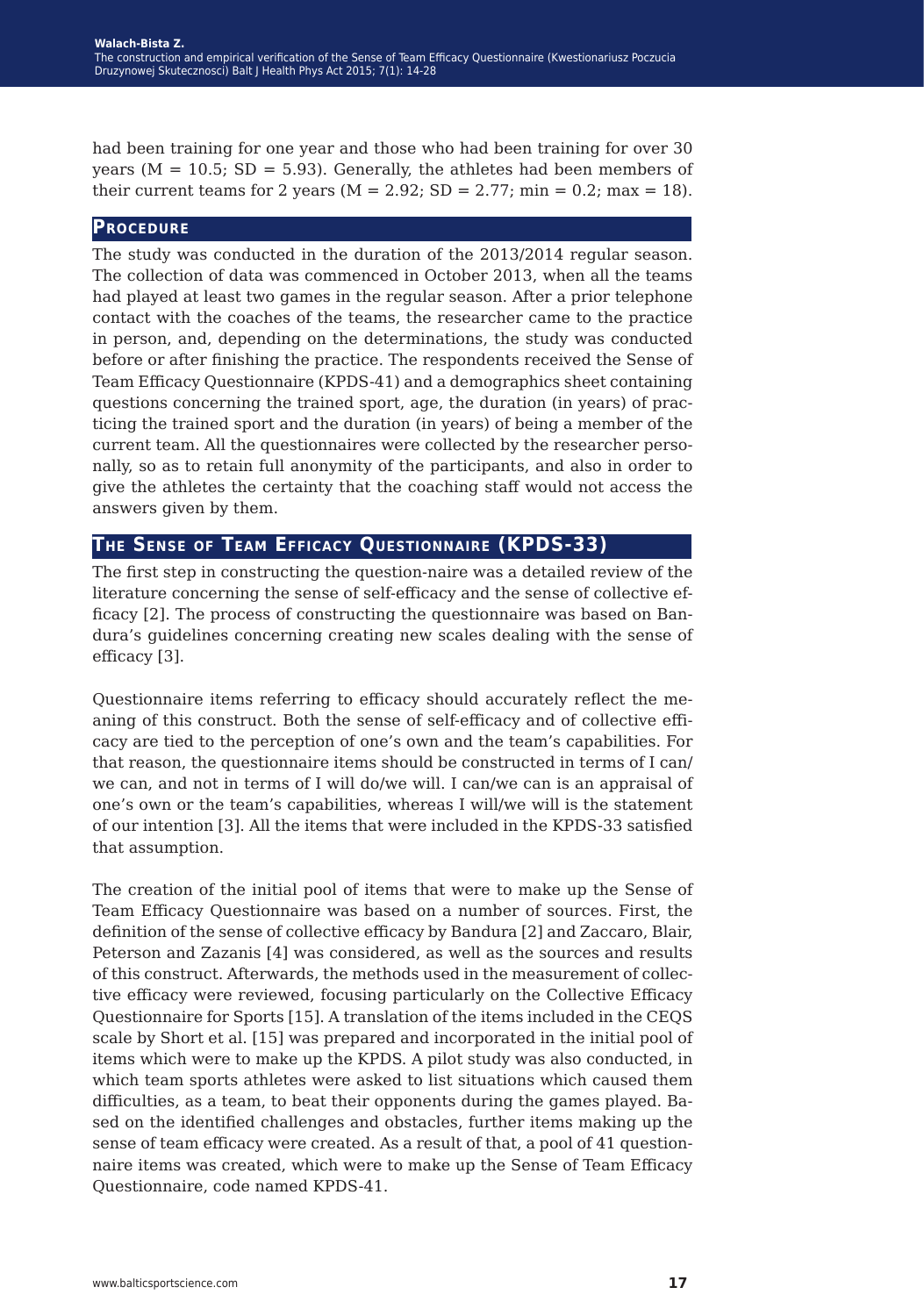There are two approaches to studying the sense of group efficacy. In the first approach, individual assessments of respective group members' personal capabilities to perform specific roles in the group are summed up. The second approach assumes summing up the assessments of the respective group members concerning the ability of their group functioning as a whole. The latter approach assumes a comprehensive assessment, encompassing also aspects concerning the co-ordination and integration which take place in a group. That is the reason why Bandura [3] suggests that the first approach will work very well especially in the study of teams in which the interdependent effort necessary to obtain the desired result is low, like for example in a team of swimmers. On the other hand, the second approach will be more effective when studying teams where the interdependence of the players is very high (like football, volleyball, basketball, etc.). For that reason, the instruction for the players studied by the KPDS was formulated in the following way: "Rate the confidence of your team, in terms of the upcoming game, that it has the sufficient capabilities to:". The respondents note the strength of their team's convictions concerning its efficacy on a 10-point scale, with 1-unit steps, where 0 means "not certain at all", and 10: "exceptionally certain". This is coherent with Bandura's [3] guidelines, suggesting that the scales for measuring the sense of efficacy should be in the grade range from 0 to 100, or, in a more simple version, from 0 to 10, because such scales are characterized by a higher reliability that less complex ones.

The instrument obtained this way, codenamed KPDR-41, was verified for content validity. On a four-grade scale, competent judges  $(n = 10)$  rated the compatibility of the statements and the degree of their representativeness with the definition of the sense of team efficacy in sports. For each item, a content validity ratio (CVR) was calculated [16]. After eliminating the items with a CVR index lower than the minimum value of 0.62, the content validity of the entire questionnaire was estimated. The content validity index (CVI) of the entire instrument was 0.87. An analysis of the index of discrimination power of test items was also conducted. The items with the discrimination power index of rbi > 0.50 were qualified for further analyses. As a result of preliminary analyses, 33 questionnaire items were isolated, making up the KPDR-33, which was subjected to further statisti-cal analyses in order to verify its internal structure.

## **results**

Factor structure of the KPDS-33 questionnaire. In order to determine the internal structure of the first version of the KPDS-33, the set of isolated items was subjected to a procedure of exploratory factor analysis. The factor analysis was preceded by conducting the Bartlett's test of sphericity  $(x^2 = 5209.11)$ ;  $df = 190$ ;  $p < 0.01$ ) and testing the KMO measure of sampling adequacy (0.936), which confirmed the relevance of hypothesizing the existence of a factor structure of the questionnaire [17]. In the analysis, principal component analysis (PCA) with Promax rotation was applied. Oblique rotation was selected based on the study results obtained by Short, Sullivan and Feltz [15] concerning the Collective Efficacy Questionnaire for Sports, which demonstrated that the subscales of the sense of team efficacy are correlated with each other. Moreover, Bandura [3] himself claimed that the statements reflecting the notion of the sense of team efficacy should be correlated both with each other and with the general score.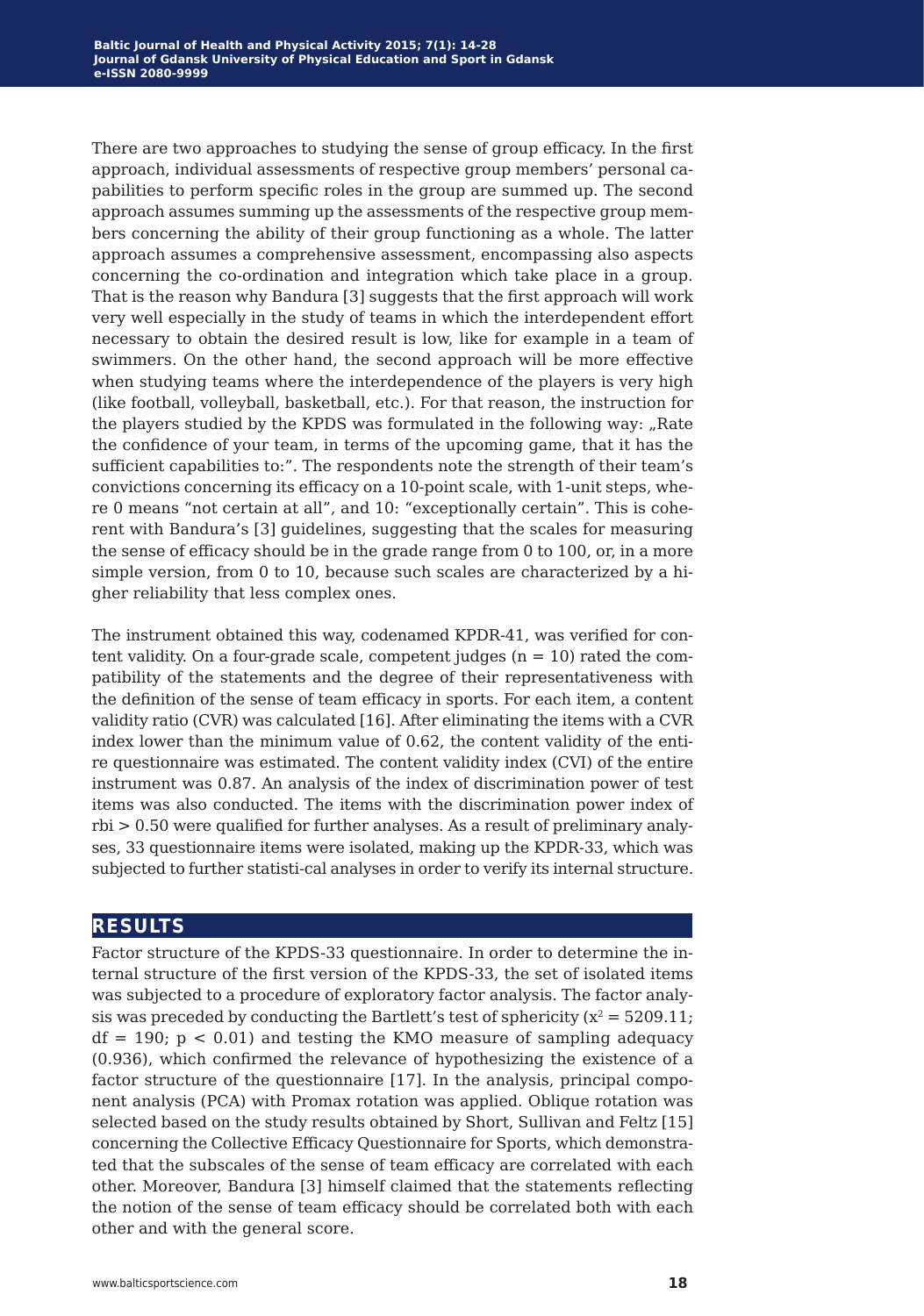As a result of conducting the exploratory factor analysis by means of principal component analysis (PCA) with Promax rotation, 5 main components were obtained, in accordance with the Kaiser criterion [18], with own value greater than one  $(16.73, 2.61, 1.66, 1.21$  and  $1.07$ , respectively), jointly explaining 70.56% of the variance. However, based on the analysis of the scree plot, a decision was reached to adopt a four-factor solution, which jointly explained 67.31% of the variance. The contribution of the individual factors was: 14.50%, 10.12%, 12.14% and 9.40%, respectively.

In the next stage, the items making up the KPDS-33 were subjected to reduction. When reducing the questionnaire items, both statistical and conceptual approaches were employed. Table 1 presents factor loadings included in the model matrix. In the selection of items subjected to subsequent analyses, the following criteria were used: 1) the factor loading should reach a value of at least 0.45 for one factor and 2) the value of the factor loading on the remaining factors should not be greater than 0.40. Furthermore, the analysis of the structural matrix demonstrated that the correlation of the individual variables with the respective factors [17] ranged from 0.62 to 0.90. This is indicative of a good fit of the items to the factors.

The content analysis and interpretation of items with factor loadings reaching the appropriate values led to the isolation of factors that were named: Endurance, Effort, Fitness and Preparation. These names were chosen due to their consistency with the notion of the sense of efficacy by Bandura [3]. They are also compatible with the factors isolated in the questionnaire measuring the sense of team efficacy: Collective Efficacy Questionnaire for Sports [15].

In the next step, the 29 questionnaire statements with factor loadings reaching the value of over 0.45 for one factor were again subjected to content verification. The competent judges  $(n = 10)$  rated the content validity of respective statements on a four-grade scale. This time, they rated the compatibility degree of the item and the isolated factor. Based on the ratings of the competent judges, for each questionnaire item a content validity ratio (CVR) was calculated for the isolated subscale. In accordance with the recommendations of Lawshe [16], the items with content validity indices not reaching the minimum value of 0.62 were eliminated from the final version of the questionnaire. Subsequently, in order to assess the content validity of the entire questionnaire, the content validity index (CVI) was calculated for the whole instrument. The CVI value is a mean of the content validity of each item that reached the minimum acceptable CVR. In the Sense of Team Efficacy Questionnaire it amounted to 0.86. As a result of the conducted procedures, 21 questionnaire items fulfilling the required and previously established criteria were isolated. The Preparation subscale was made up of 4 items; Fitness of 5 items; Effort of 6 items and the Endurance subscale also consisted of 6 items.

In a subsequent analysis, the isolated 21 questionnaire items were again subjected to exploratory factor analysis using the principal components method with Promax rotation, in order to reverify the internal structure of the questionnaire elaborated in this way. Bartlett's test of sphericity ( $x^2 = 2931.46$ ;  $df = 210$ ,  $p < 0.000$ ) and the KMO index (0.929) confirmed the relevance of con-ducting the factor analysis. Based on the Kaiser criterion and the scree plot, it was again established that the four-factor solution was the most re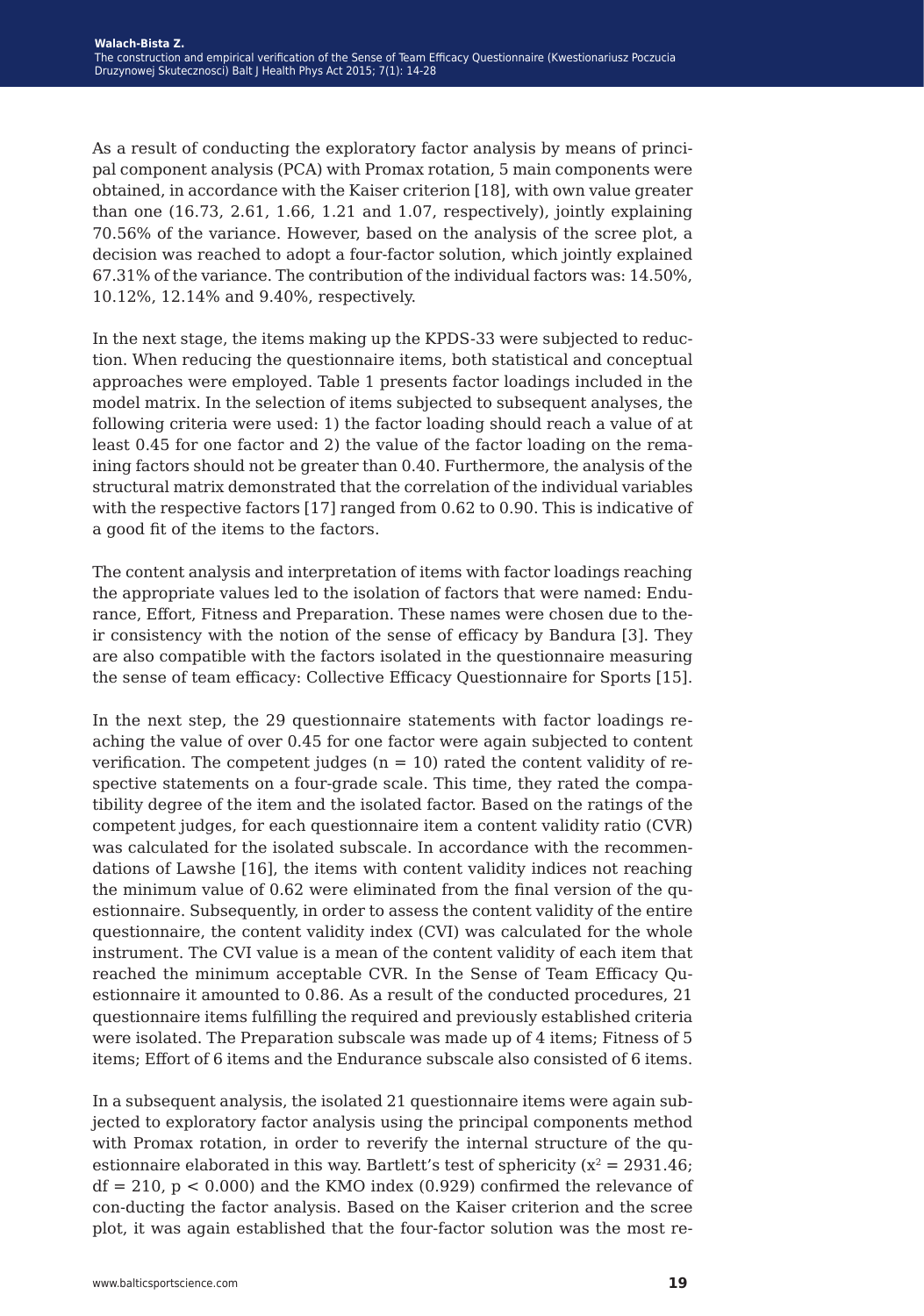levant one. The four main components jointly explained 71.1% of the variance, whereas the rotation sums of squared loadings amounted to: for the first factor – 8.57; for the second one – 7.41; for the third one – 7.87 and for the fourth one – 6.10. All subscales were moderately and strongly correlated both with each other and with the general result of the KPDS questionnaire (from 0.52 to 0.89;  $p < 0.01$ ).

The analysis of the diagonal of the anti-image correlation matrix, presenting the individual values of the KMO measure for each respective questionnaire item, demonstrated that a 21-item questionnaire fulfils the requirements of the KMO measure with respect to each item separately [19]. The measures of sampling adequacy for the respective items ranged from 0.856 to 0.962. In turn, the analysis of the replicated correlation matrix demonstrated the existence of 58 (27%) non-redundant residuals with absolute values greater than 0.05.

The factor loadings for the respective items from the four subscales after the rotation reached acceptable values in the range from 0.53 to 0.95. For each item, the factor loading reached the highest value on the same factor, as was the case when the first exploratory factor analysis was conducted.

# **Reliability analysis**

In the subsequent step, the subscales isolated using exploratory factor analysis were subjected to a reliability analysis. This was done based on the ratings of the Cronbach's alpha internal consistency coefficients, which were calculated both separately for each of the isolated subscales and for the general score. All the subscales of the questionnaire demonstrated satisfacto-ry reliability coefficients: for the Fitness subscale =  $0.87$ ; Preparation =  $0.90$ ; Effort =  $0.88$ ; Endurance  $= 0.91$ ; and for the general score  $= 0.95$ . The item  $-$  scale correlations for the Fitness factor ranged from 0.60 to 0.78, for the Preparation factor from 0.66 to 0.87, for the Effort factor from 0.63 to 0.75 and for the Endurance factor from .71 to .79. Whereas the item–general score correla-tions ranged from .57 to .78.

**Table 1.** Factor loadings for the respective test items.

|                                                   | <b>FACTOR</b> |         |         |         |
|---------------------------------------------------|---------------|---------|---------|---------|
|                                                   | (F1)          | (F2)    | (F3)    | (F4)    |
| Resolve conflicts                                 | $0.94*$       | $-0.10$ | 0.08    | $-0.06$ |
| Resolve problems in a spirit of cooperation       | $0.97*$       | $-0.14$ | 0.16    | $-0.11$ |
| Be united                                         | $0.80*$       | 0.00    | 0.16    | $-0.10$ |
| Maintain a positive attitude                      | $0.71*$       | 0.22    | 0.05    | $-0.11$ |
| Keep calm under pressure                          | $0.65*$       | 0.20    | $-0.10$ | 0.04    |
| Cooperate                                         | $0.80*$       | 0.05    | 0.09    | $-0.04$ |
| Maintain control during the whole game            | $0.70*$       | 0.10    | 0.03    | $-0.02$ |
| Effectively communicate during the game           | $0.63*$       | 0.11    | 0.05    | 0.14    |
| Regain the lead to achieve success                | $0.49*$       | 0.30    | $-0.12$ | 0.15    |
| Get up and regain the lead after playing poorly   | $0.65*$       | 0.17    | $-0.22$ | 0.15    |
| Notice weak points of its opponents               | $0.73*$       | $-0.24$ | $-0.13$ | 0.29    |
| Work together as a team                           | 0.54          | 0.45    | 0.02    | $-0.15$ |
| Set goals                                         | 0.44          | $-0.09$ | 0.03    | 0.40    |
| Exhibit more determination than the opposing team | 0.36          | 0.09    | 0.31    | 0.22    |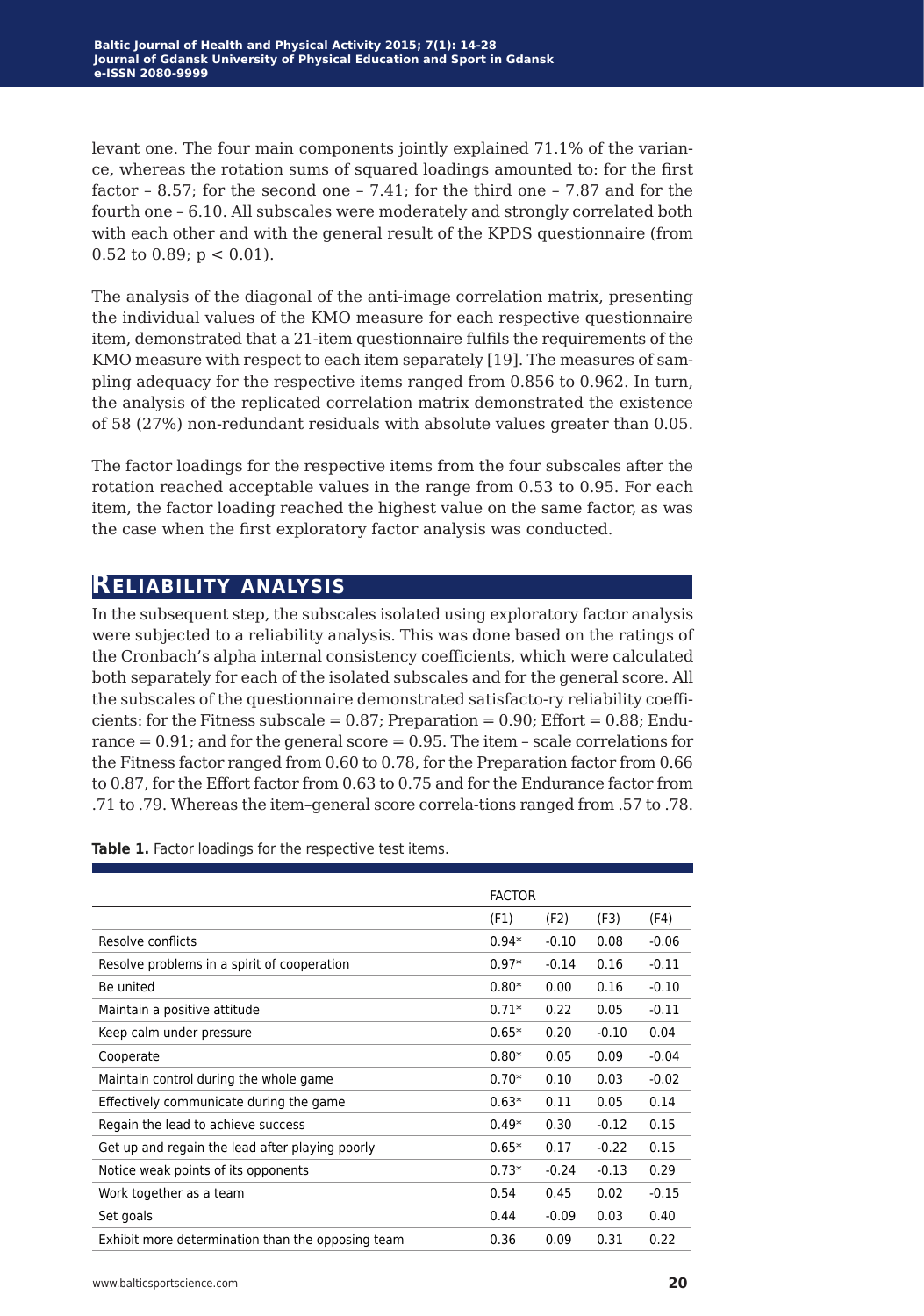| Work hard as a team                                     | 0.11    | $0.72*$ | 0.09    | $-0.08$ |
|---------------------------------------------------------|---------|---------|---------|---------|
| Put in maximum effort                                   | $-0.20$ | $0.98*$ | $-0.14$ | 0.16    |
| Demonstrate strong work ethic                           | $-0.03$ | $0.89*$ | 0.03    | $-0.09$ |
| Maintain motivation                                     | 0.08    | $0.79*$ | 0.12    | $-0.14$ |
| Maintain concentration                                  | 0.27    | $0.63*$ | 0.02    | $-0.12$ |
| Play as good as possible                                | 0.03    | $0.46*$ | 0.30    | 0.10    |
| Maintain the commitment to achieving goals              | 0.24    | $0.47*$ | $-0.04$ | 0.24    |
| Display more ability than the opposing team             | $-0.20$ | 0.02    | $0.54*$ | 0.40    |
| Outplay the opposing team                               | 0.03    | $-0.09$ | $0.90*$ | 0.01    |
| Win in this game                                        | 0.04    | $-0.04$ | $0.92*$ | $-0.08$ |
| Achieve success                                         | 0.05    | $-0.03$ | $0.83*$ | 0.05    |
| Demonstrate a greater resilience than the opposing team | 0.01    | 0.15    | $0.68*$ | $-0.08$ |
| Demonstrate a strong foundation                         | 0.32    | $-0.11$ | $0.48*$ | 0.20    |
| Reach its goals                                         | 0.02    | 0.27    | $0.47*$ | 0.13    |
| Demonstrate physical fitness                            | $-0.19$ | 0.10    | 0.39    | $0.55*$ |
| Physically prepare for this game                        | $-0.07$ | $-0.04$ | 0.08    | $0.91*$ |
| Be adequately prepared for this game                    | $-0.03$ | $-0.04$ | 0.14    | $0.86*$ |
| Mentally prepare for this game                          | 0.31    | $-0.06$ | $-0.09$ | $0.72*$ |
| Adapt to various situations                             | 0.43    | 0.24    | $-0.27$ | 0.45    |
| $n = 200$ ; *( $> 0.45$ and $< 0.40$ )                  |         |         |         |         |

#### **STUDY 2**

The aim of the second study was to re-verify the internal structure of the KPDS-21 questionnaire, which was created as a result of the statistical analyses conducted in the first study, in order to demonstrate the stability and reproducibility of the factor structure of the newly created instrument. To this end, the EFA was again conducted. Moreover, statistical analyses were per-formed in order to provide additional evidence for the reliability of both the individual subscales and the entire instrument. The criterion validity was verified, in which the criterion for the new questionnaire was the result of the team achieved in a game played directly after the study. In order to additionally confirm that the KPDS-21 is an instrument characterized by high construct validity, it was verified for convergent and discriminant validity. A systematic analysis of factor loadings was conducted according to the criteria set out by Helmes [20], as well as a multitrait-multimethod matrix analysis [16].

Both the general framework for examining the correlates of group cohesion in sports [21, 22] and the conceptual model of the sense of team efficacy [23, 24] assume that group cohesion and the sense of team efficacy are interrelated. Empirical research in sports also confirmed the relations of these two constructs. Among others, Spink [25] demonstrated that in volleyball teams with a high sense of team efficacy, the members highly assessed their individual attractions to the team-task and group integration-social at the same time. Similar results were obtained by Paskevich, Brawley, Dorsch and Widmeyer [26] as well as by Kozub and McDonnell [27], who demonstrated the existence of a positive relation of the sense of team efficacy and the group integration-task as well as individual attractions to the team-task, which reflect the dimension of task group cohesion in sports. On the other hand, in their research Heuze, Bosselut and Thomas [28] only obtained a confirmation of the fact that the sense of team efficacy is a significant predictor exclusive of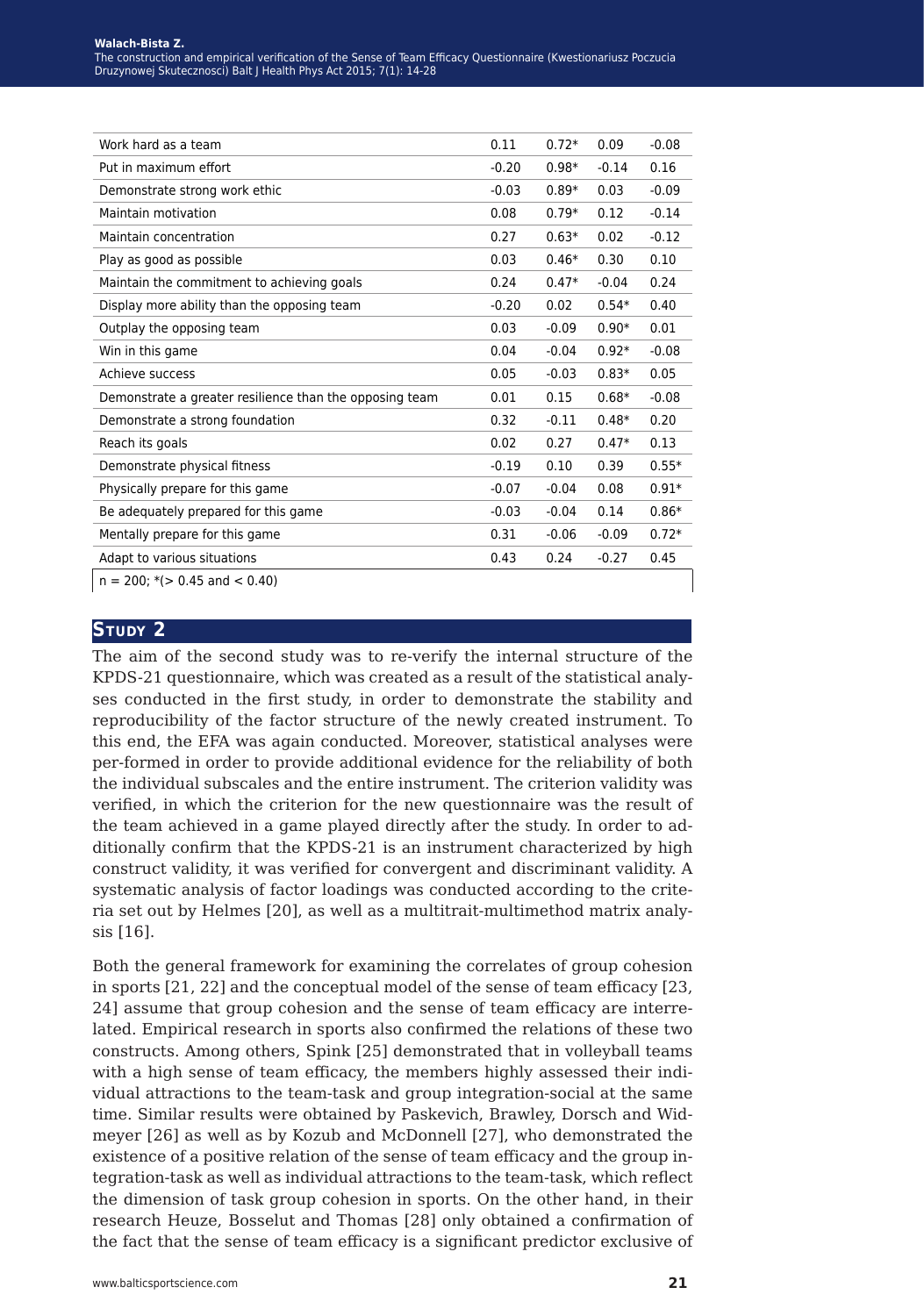individual attractions to the team task. More contemporary studies supply a downright confirmation that the sense of team efficacy is a mediator of the dependence between individual performance of an ath-lete and the group integration task [29].

Based on the above data, it was considered reasonable to conduct a measurement using an instrument for the measurement of group cohesion in order to demonstrate the convergent and dis-criminant validity. An identical procedure was also carried out during the process of creation of the Collective Efficacy Questionnaire for Sports [15]. It was assumed that the correlations between the subscales of the Sense of Team Efficacy Questionnaire would be higher than the correlations be-tween the subscales of the KPDS and the subscales of the questionnaire measuring group cohe-sion. It was also considered that the highest correlation would occur between the sense of team efficacy and task group cohesion, with particular emphasis on the group integration task. As the current research demonstrated that there are no grounds to assume a high correlation of the sense of team efficacy and the social dimensions of group cohesion, it was considered that the correlation between these variables should be substantially lower.

# **material and methods**

Study group. The second stage of the research encompassed 173 athletes (men constituted 69% of that group) practicing football (30.6%), volleyball (32.9%), basketball (9.8%) and hockey (26.6%). A vast majority of the respondents (61.8%) was made up of players of the 2nd league. The mean age was  $M = 20.39$  (SD = 3.63; min = 15; max = 34). In turn, the mean duration of training a given sport was  $M = 10.29$  (SD = 3.88; min = 1.5; max = 26).

## **Procedure**

Like Study 1, this study was also conducted in the period of the 2013/2014 regular season. The collection of the questionnaires was commenced roughly about the middle of the competitions, and it was completed before the start of the play-offs. After a prior telephone contact, the researcher came in person before or after the practice. The athletes received sets of questionnaires containing: a demographics sheet (with the same questions as in Study 1), the Sense of Team Efficacy Questionnaire (KPDS) and the Kwestionariusz Srodowiska Grupowego (Group Environment Questionnaire; [30] Polish version: [31]). Like in Study 1, the research procedure was organized in such a way as to ensure full anonymity of the athletes taking part in Study 2.

Kwestionariusz Srodowiska Grupowego (GEQ). The Kwestionariusz Srodowiska Grupowego is a Polish adaptation of the Group Environment Questionnaire [30]. It serves the measurement of the perception of group cohesion. It is based on a conceptual model of group cohesion in sports. It is made up of 18 items, which constitute four subscales: a) individual attraction to the group-task (ATGT), b) individual attraction to the group-social (ATGS), c) group integration-task (GIT) and d) group integration-social (GIS). The GEQ distinguishes two dimensions: the task vs. social aspect, and individual vs. group orientation. The term group integration means the individual feelings of team members relating to similarity, closeness and bonds with the group understood as a social unit or as a whole joined by a common task. Individual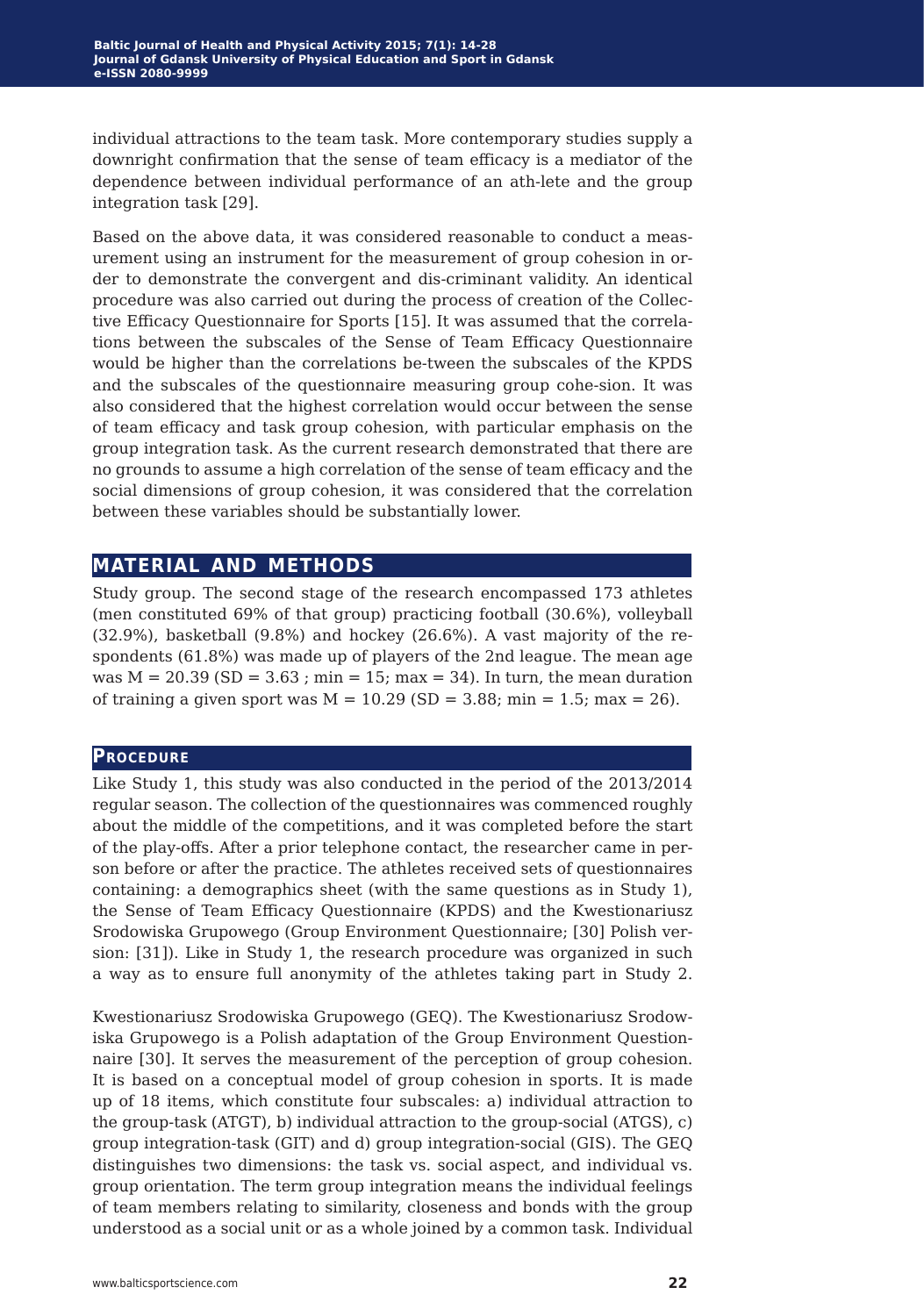attraction to the group, in turn, reflects the feeling of the team members concerning their personal engagement in the group goal or in social interactions with the group [31]. The respondents rate questionnaire items on a 9-point scale (from "I don't agree at all" to "I fully agree"). The reliability for all subscales calculated using the Cronbach's alpha coefficient in the aforementioned study was satisfactory (see Table 2).

# **Results**

Internal structure of the KPDS. In order to verify the stability of the internal structure of the questionnaire, a procedure identical to the one applied in Study 1 was employed. An EFA was conducted by means of principal component analysis with Promax rotation. Bartlett's test of sphericity proved to be significant ( $x^2 = 2785.99$ ; df = 210;  $p < 0.01$ ), and the value of the KMO measure was satisfactory (0.921). The four-factor solution jointly explained 71.77% of the variance. This result is consistent with the results of the first study. The rotation sums of squared loadings amounted to 7.65 for the Fitness subscale, 7.17 for the Preparation subscale, 4.69 for the Effort subscale and 9.60 for the Endurance subscale. All subscales were moderately and strongly correlated both with each other and with the general result of the KPDS questionnaire (see Table 2). Factor loadings for individual items from the four subscales after oblique rotation reached acceptable values within the range from 0.47 to 0.98. For the Fitness subscale the factor loadings ranged from 0.47 to 0.94, for the Preparation subscale: 0.48 – 0.98, for the Effort subscale: 0.57 – 0.86, and for the Endurance subscale: 0.47 – 0.98.

Based on the analysis of the structural matrix, the correlations of the individual variables with the respective factors were established, which ranged from 0.48 to 0.94. The analysis of the diagonal of the anti-image correlation matrix has once more demonstrated that the 21-item questionnaire fulfils the requirements of the KMO measure in relation to each item separately (from 0.87 to 0.96). The analysis of data contained in the replicated correlation matrix, in turn, demonstrated the existence of 53 (25%) non-redundant residuals with absolute values higher than 0.05. These results of the analyses of the final version of the KPDS in the second study group confirmed the cohesion of the internal structure of the questionnaire.

Analysis of convergent and discriminant validity. The systematic analysis of factor loadings isolated by means of the EFA with Promax rotation was conducted according to the criteria set out by Helmes and allowed for the consideration of the convergent and discriminant validity of the isolated subscales of the Sense of Team Efficacy Questionnaire [20]. All the indices of the convergent and discriminant validity for each subscale assumed maximal value, which indicates a high validity of the KPDS questionnaire.

Furthermore, the correlations between the subscales of the Sense of Team Efficacy Questionnaire (KPDS) and the Kwestionariusz Srodowiska Grupowego (GEQ) were analysed. The obtained indices were presented in Table 2. The intercorrelations of the KPDS subscales and the general scores ranged from 0.45 to 0.91 ( $p < 0.01$ ). The correlations between the KPDS and the GEQ were also significant, but decidedly lower – they ranged from 0.18 to 0.40. The obtained results confirmed a high convergent and discriminant validity of the KPDS. Higher correlations were obtained among the subscales of the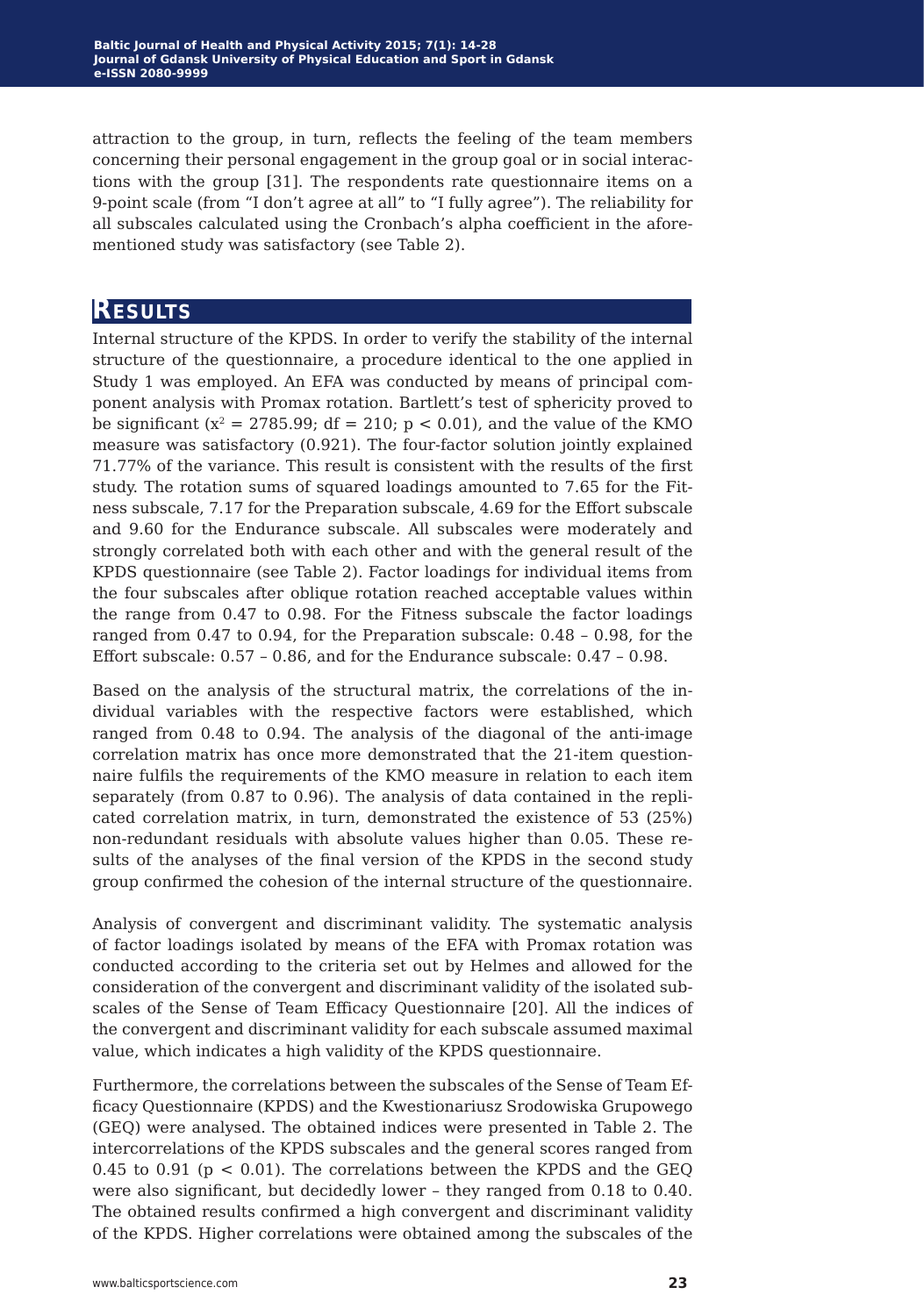KPDS and the task dimension of group cohesion (GIT and ATGT), which conforms to the assumed hypotheses.

**Table 2.** Correlations between the subscales of the Sense of Team Efficacy Questionnaire (KPDS) and the Kwestionariusz Srodowiska Grupowego (GEQ) and reliability (on the diagonal).

| <b>Subscales</b>                          | 1        | 2        | 3        | 4        | 5        | 6        | 7        | 8        | 9    |
|-------------------------------------------|----------|----------|----------|----------|----------|----------|----------|----------|------|
| <b>KPDS</b>                               |          |          |          |          |          |          |          |          |      |
| 1. Endurance                              | 0.90     |          |          |          |          |          |          |          |      |
| 2. Fitness                                | $0.66**$ | 0.91     |          |          |          |          |          |          |      |
| 3. Effort                                 | $0.73**$ | $0.58**$ | 0.87     |          |          |          |          |          |      |
| 4. Preparation                            | $0.63**$ | $0.45**$ | $0.68**$ | 0.88     |          |          |          |          |      |
| 5. General Score                          | $0.91**$ | $0.79**$ | $0.88**$ | $0.78**$ | 0.95     |          |          |          |      |
| GEQ                                       |          |          |          |          |          |          |          |          |      |
| 6. ATGT                                   | $0.33**$ | $0.29**$ | $0.35**$ | $0.36**$ | $0.39**$ | 0.69     |          |          |      |
| 7. ATGS                                   | $0.30**$ | $0.23**$ | $0.28**$ | $0.28**$ | $0.32**$ | $0.47**$ | 0.72     |          |      |
| 8. GIT                                    | $0.36**$ | $0.27**$ | $0.40**$ | $0.36**$ | $0.40**$ | $0.48**$ | $0.50**$ | 0.72     |      |
| 9. GIS                                    | $0.29**$ | $0.18*$  | $0.27**$ | $0.22**$ | $0.29**$ | $0.41**$ | $0.53**$ | $0.60**$ | 0.84 |
| $n = 172$ , $kn > 0$ $0.5$ , $kkn > 0.01$ |          |          |          |          |          |          |          |          |      |

 $n = 173$ ; \*p<0.05; \*\*p < 0.01

#### **Criterion validity**

For the purpose of analysing the predictive validity of the instrument described herein, a test of significance of differences was conducted. The criterion for the division of the study group into two separate groups was the result of the team achieved in a game played directly after the study (winning vs. losing). Table 3 presents the obtained results. In conformity with the assumed hypotheses, the players who won in a game played directly after the study, obtained high-er results in all subscales of the KPDS than the players who lost in the game played after the study. The obtained results conform to the conceptual model of the sense of team efficacy, which assumes that the sense of team efficacy has a direct influence on the effort and endurance during games, and, in consequence, the final outcome of the game [24].

| Table 3. Differences in the assessment of the sense of team efficacy between teams win- |  |
|-----------------------------------------------------------------------------------------|--|
| ning a game directly after the study and teams losing a game.                           |  |
|                                                                                         |  |
|                                                                                         |  |

|           |          | Losers ( $n = 76$ )  |         |          |                |  |  |  |
|-----------|----------|----------------------|---------|----------|----------------|--|--|--|
| Mean rank | Rank-sum | Mean rank            |         | ney      |                |  |  |  |
| 72.35     | 3617.50  | 57.68                | 4383.50 | 1457.50  | $-2.21*$       |  |  |  |
| 78.48     | 3924.00  | 53.64                | 4077.00 | 1151.00  | $-3.74**$      |  |  |  |
| 73.83     | 3691.00  | 56.71                | 4310.00 | 1384.00  | $-2.58*$       |  |  |  |
| 74.10     | 3705.00  | 56.53                | 4296.00 | 1370.00  | $-2.65***$     |  |  |  |
| 76.53     | 3826.50  | 54.93                | 4174.50 | 1248.50  | $-3.25**$      |  |  |  |
|           |          | Winners ( $n = 50$ ) |         | Rank-sum | U Mann-Whit- Z |  |  |  |

 $*p < 0.05$ ;  $**p < 0.01$ 

Reliability analysis. The reassessment of the reliability of the Sense of Team Efficacy Questionnaire was conducted based on the Cronbach's alpha internal reliability coefficient. Table 3 presents the obtained results. Cronbach's alpha coefficients – both for all subscales and for the general result – reached values above 0.70. This reliability values can be considered excellent [19]. Moreover, the item – scale correlations for the Fitness factor ranged from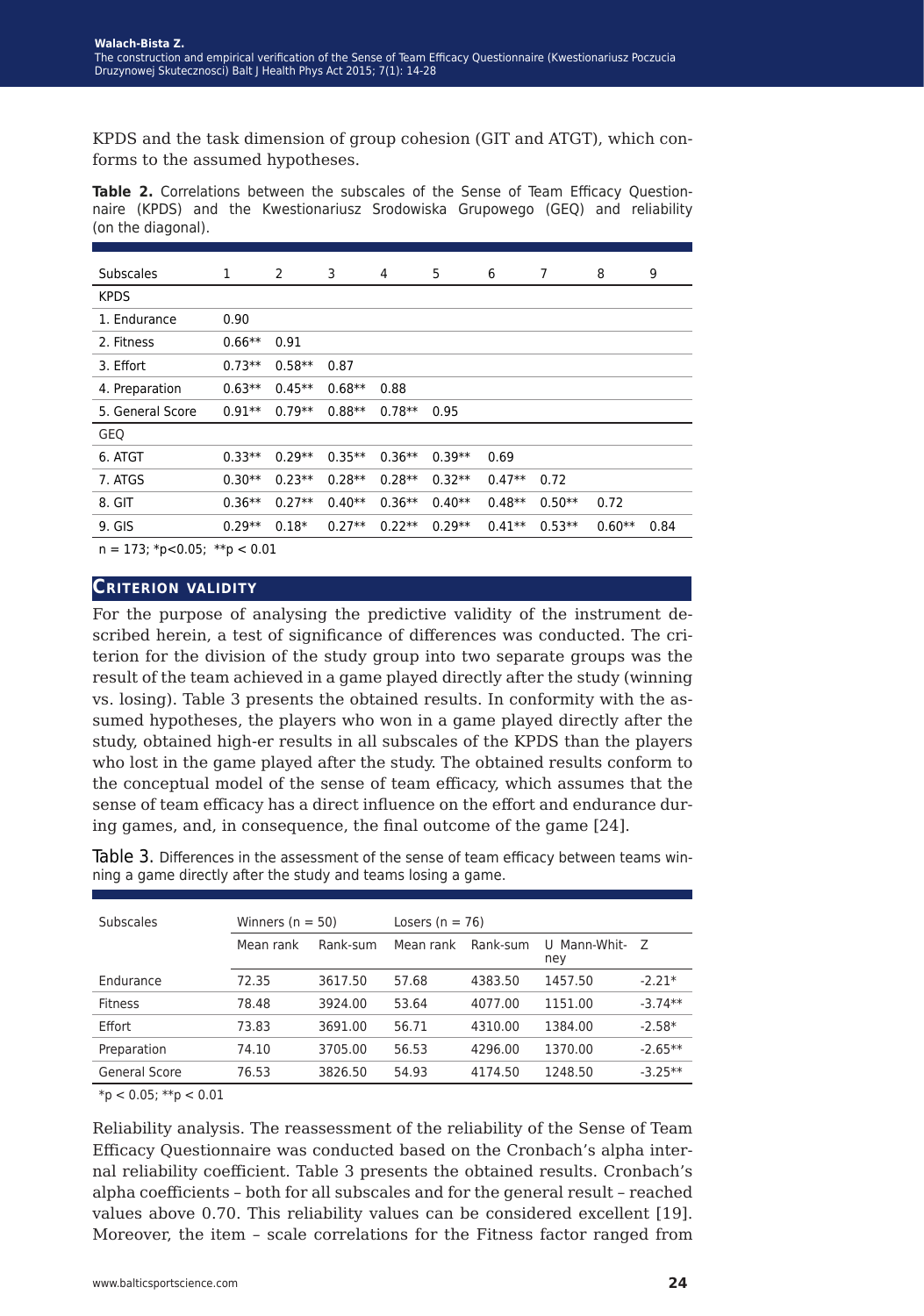0.63 to 0.87, for the Preparation factor from 0.58 to 0.86, for the Effort factor from 0.57 to 0.75 and for the Endurance factor from 0.66 to 0.80. The item – general score correlations, in turn, ranged from 0.53 to 0.77.

# **discussion**

Statistical analyses conducted in the two research stages provide grounds to deem that the constructed instrument measuring the sense of team efficacy is a reliable and valid questionnaire, characterized by a stable internal structure. Overall, it is made up of 21 items reflecting four dimensions: effort, endurance, preparation and fitness.

The Effort subscale describes the conviction of the team members that their team is able to strive to reach the goals set for a given game, that the team is able to make every effort for that purpose. Endurance is the conviction of the team members that they are able to patiently and persistently pursue the realization of the set goals during games, and that they will not be quick to become discouraged by the emerging difficulties. Preparation is a dimension reflecting the conviction of the team members that their team will do everything to be appropriately prepared to upcoming games at a given moment. Fitness, in turn, is the assessment of the team concerning the degree in which it is able to demonstrate skills and capabilities thanks to which it will effectively fulfil the task that it was given during the games. All the subscales are strongly intercorrelated, which makes it possible to sum up all the results and calculate a general score representing the general index of the sense of team efficacy.

In the process of creating the questionnaire, Bandura's [3] guidelines included in his guide for constructing self-efficacy scales were taken into account. The Collective Efficacy Questionnaire for Sports [15] also had a strong influence on the final shape of the KPDS.

# **conclusion**

The Sense of Team Efficacy Questionnaire (KPDS) is an instrument that is closely adapted to the sports environment and can be applied to study the sense of team efficacy in various team sports. The validation of the instrument was conducted on a study group of players of team sports characterized by high interdependence of team members (football, handball, volleyball, basketball, hockey, futsal). Therefore, caution is required when using this instrument in other team sports where the interdependence of the team members is not as essential (such as team ski jump, swimming, rowing etc.). It would be advisable to establish the psychometric indices of the KPDS for such a purposive sample as well.

The constructed instrument can be applied both in research devoted to the issue of group processes and in the daily practice of sports psychologists and coaches. Conducting studies of Polish sports teams using the KPDS will allow for a better understanding of the essence of the sense of team efficacy in sports: gaining knowledge of the sources and outcomes of the team be- -lief shaped in such a way. Such research will also enable the verification of the existing models of group processes [22, 24]. Coaches and psychologists, in turn, will be able to use this instrument to measure the sense of efficacy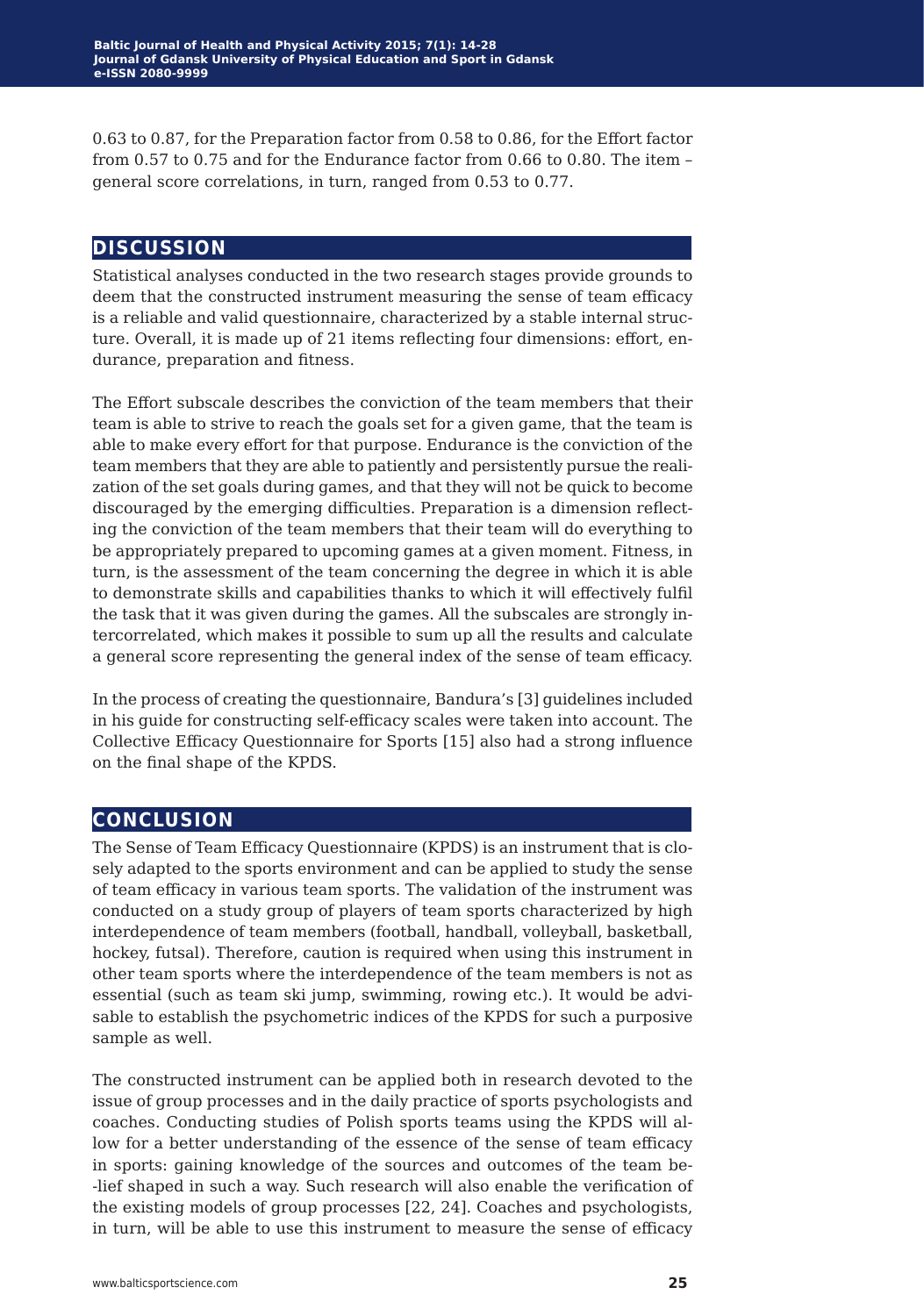of their sports teams, plan and carry out interventions corresponding to the obtained results. Therefore, the KPDS may be an instrument assisting the detection of poten-tial problems and, consequently, facilitating the functioning of sports teams.

## **references**

- [1] Bandura A. Teoria spolecznego uczenia sie [Social learning theory]. Warsaw: Wydawnictwo Naukowe PWN; 2007. Polish.
- [2] Bandura A. Self-efficacy: The exercise of control. New York: Freeman; 1997.
- [3] Bandura A. Guide for constructing self-efficacy scales. In: Pajares F, Urdan T, editors. Self-Efficacy Beliefs of Adolescents. Greenwich, CT: Information Age Publishing; 2006, 307-337.
- [4] Zaccaro SJ, Blair V, Peterson C, Zazanis, M. Collective-efficacy. In: Maddux JE, editor. Self-efficacy, adaptation and adjustment: Theory, research and application. New York: Plenum; 1995, 308-330.
- [5] Gully SM, Incalcaterra KA, Joshi A, Beaubien JM. A meta-analysis of team-efficacy, potency, and performance: Interdependence and level of analysis as moderators of observed relationships. J Appl Psy-chol. 2002;87:819-832.
- [6] Stajkovic AD, Lee D, Nyberg AJ. Collective efficacy, group potency, and group performance: meta analyses of their relationship, and test of a mediation model. J Appl Psychol. 2009;94:814-828.
- [7] Bray SR. Collective efficacy, group goals, and group performance of a muscular endurance task. Small Group Research. 2004;35:230-238.
- [8] Hodges L, Carron A. Collective-efficacy and group performance. Int J Sport Psychol. 1992;23:48-59.
- [9] Greenless IA, Graydon JK, Maynard IW. The impact of collective efficacy beliefs on effort and persistence in a group task. J Sport Sci. 1999;17:151-158.
- [10] Lichacz FM, Partington JT. Collective-efficacy and true performance. Int J Sport Psychol. 1996;27:146- 158.
- [11] Greenless IA, Graydon JK, Maynard IW. The impact of individual efficacy beliefs on group goal selection and group goal commitment. J Sport Sci. 2000;18:451-459.
- [12] Myers ND, Feltz DL, Short SE. Collective-efficacy and team performance: A longitudinal study of collegiate football teams. Group Dynamics: Theory, Research and Practice. 2004;8:126-138.
- [13] Myers ND, Payment CA, Feltz DL. Reciprocal relationships between collective efficacy and team performance in women's ice hockey. Group Dynamics: Theory, Research and Practice. 2004;8:182-195.
- [14] Blecharz J, Luszczynska A, Scholz U, Schwarzer R, Siekanska M, Cieslak R. Predicting performance and performance satisfaction: mindfulness and beliefs about the ability to deal with social barriers in sport. Anxiety, Stress, And Coping. 2014;27:270-287.
- [15] Short SE, Sullivan P, Feltz DL. Development and Preliminary Validation of the Collective Efficacy Questionnaire for Sport. Measurement in Physical Education and Exercise Science. 2005;9:181-202.
- [16] Hornowska E. Testy psychologiczne. Teoria i praktyka [Psychological tests. Theory and practice]. Warsaw: Wydawnictwo Naukowe Scholar; 2013. Polish.
- [17] Zakrzewska M. Analiza czynnikowa w budowaniu i sprawdzaniu modeli psychologicznych [Factor analysis in constructing and verifying psychological models]. Poznan: Wydawnictwo Naukowe Uniwersytetu Adama Mickiewicza; 1994. Polish.
- [18] Wieczorkowska G, Wierzbinski J. Statystyka. Analiza badan społecznych [Statistics. Analysis of social research]. Warsaw: Wydawnictwo Naukowe Scholar; 2007. Polish.
- [19] Bedynska S, Cypryanska M. Zaawansowane metody tworzenia wskaznikow eksploracyjna analiza czynnikowa i testowanie rzetelnosci skali [Advanced methods of creating indices – exploratory factor analysis and testing the reliability of scales]. In: Bedynska S, Cypryanska M, editors. Statystyczny drogowskaz 1. Praktyczne wprowadzenie do wnioskowania statystycznego. Warsaw: Szkoła Wyzsza Psychologii Społecznej i Wydawnictwo Akademickie Sedno; 2013, 245-283. Polish.
- [20] Brzozowski P. Skala uczuc pozytywnych i negatywnych SUPIN. Polska adaptacja skali PANAS Davida Watsona i Lee Anny Clark. Podrecznik. [SUPIN Scale of positive and negative feelings. Polish adaptation of David Watson's and Lee Ann Clark's PANAS scale. Textbook.]. Warsaw: Pracownia Testow Psychologicznych Polskiego Towarzystwa Psychologicznego; 2010. Polish.
- [21] Carron AV. Cohesiveness in sport groups: Interpretations and Considerations. J Sport Psychol. 1982;4:123-138.
- [22] Carron AV, Hausenblas HA, Eys MA. Group dynamics in sport (3rd ed.). Morgantown, WV: Fitness In-formation Technology; 2005.
- [23] Beauchamp MR. Efficacy beliefs within relational and group contexts in sport. In: Jowett S, Lavallee D, editors. Social psychology in sport. Champaign, IL: Human Kinetics; 2007, 181-193.
- [24] Beauchamp MR, Eys MA. Group dynamics in exercise and sport psychology: Contemporary themes. London/New York: Routledge Taylor & Francis Group; 2008.
- [25] Spink KS. Group cohesion and collective efficacy of volleyball teams. J Sport Exerc Psychol. 1990;12:301-311.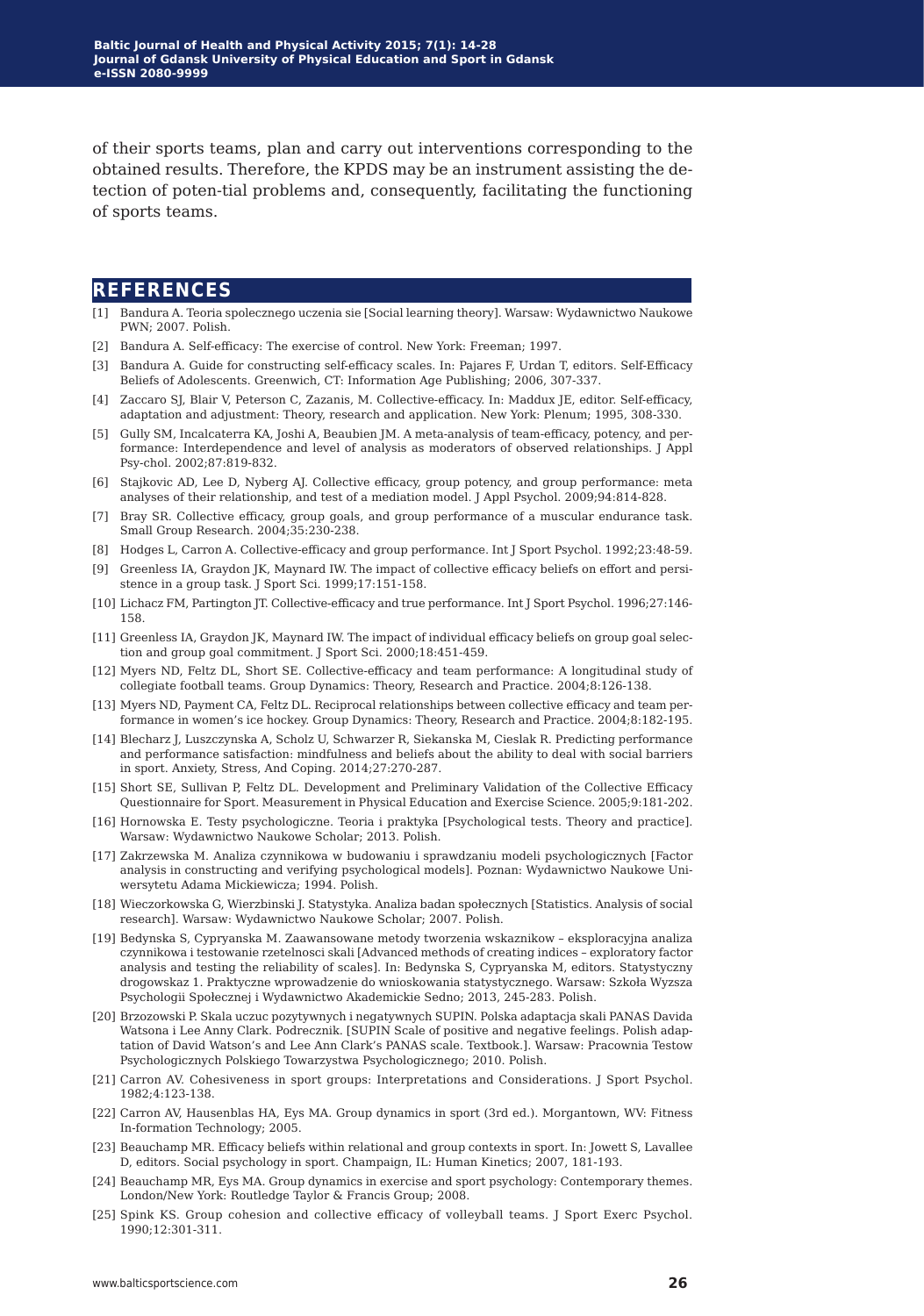- [26] Paskevich DM, Brawley LR, Dorsch KD, Widmeyer WN. Relationship between collective efficacy and team cohesion: Conceptual and measurement issues. Group Dynamics: Theory, Research and Practice. 1999;3:210-222.
- [27] Kozub SA, McDonnell JF. Exploring the relationship between cohesion and collective efficacy in rugby teams. J Sport Behav. 2000;23:120-129.
- [28] Heuze JP, Bosselut G, Thomas JP. Should the coaches of elite female handball teams focus on collective efficacy or group cohesion? The Sport Psychologist. 2007;21:383-399.
- [29] Heuze JP, Raimbault N, Fontayne P. Relationships between cohesion, collective-efficacy and performance in professional basketball teams: An examination of mediating effects. J Sport Sci. 2006;24:59- 68.
- [30] Carron AV, Widmeyer W, Brawley LR. The development of an instrument to assess cohesion in sport teams: The group environment questionnaire. J Sport Psychol. 1985;7:244-266.
- [31] Krawczynski M. Spojnosc grupowa a dojrzałosc spoleczna. Studia z psychologii sportu [Group cohesion and social maturity. Studies in sports psychology]. Gdansk: Wydawnictwo Uczelniane AWF; 1995. Polish.